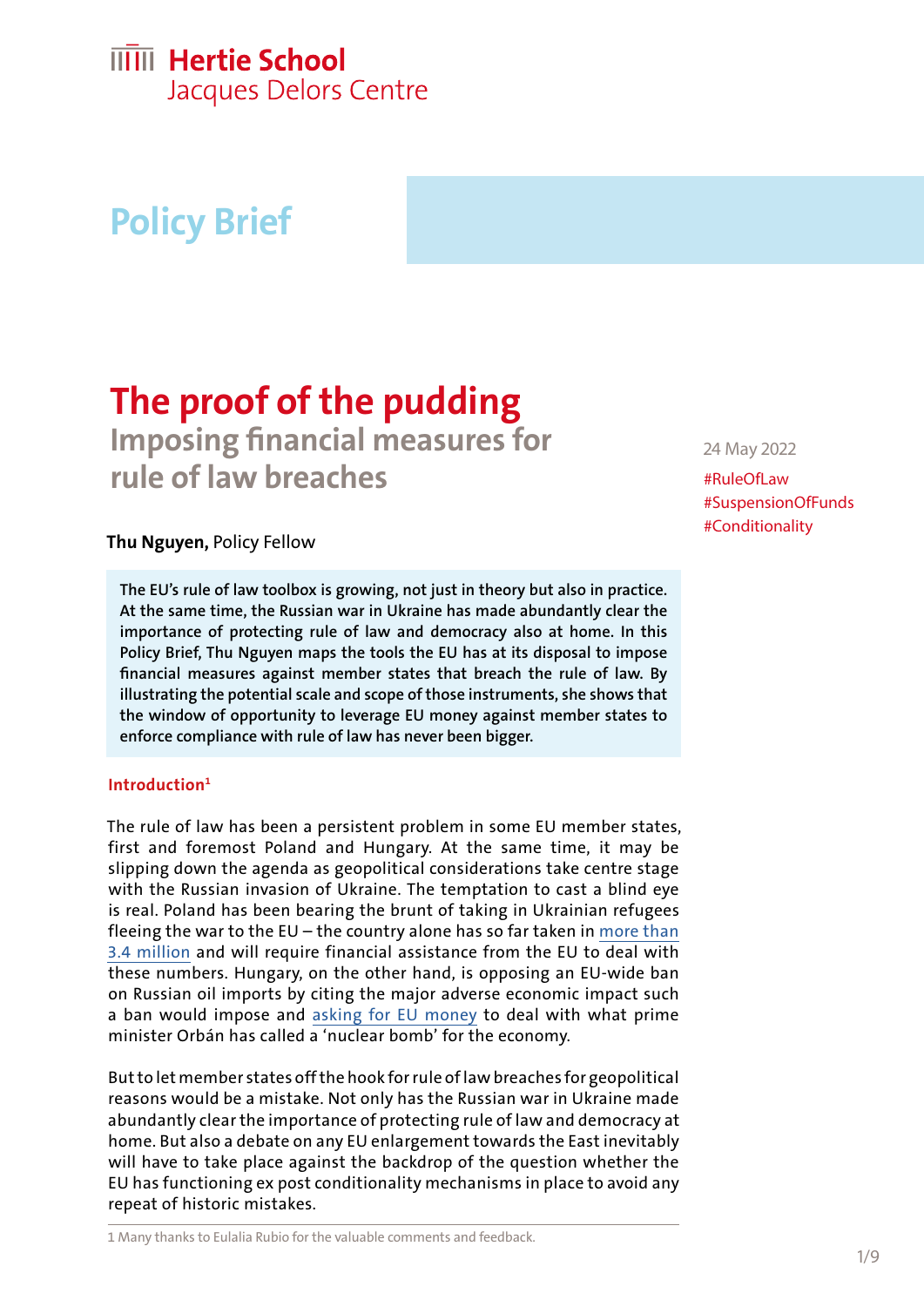The question of how to protect the rule of law in the EU has thus taken on a new and more toxic ambiguity. At the same time, the EU's rule of law toolbox  $\neg$ - beyond the article-7 procedure that remains blocked for the foreseeable future – is expanding not just in theory but also in practice, in particular when it comes to leveraging EU money to enforce the rule of law. Thus, on 27 April 2022, the Commission triggered its conditionality mechanism for the first time against Hungary, which ultimately could see (some of) its EU funds suspended.

So, key questions are how the EU institutions can make the most of the available instruments and where there are gaps that need to be addressed. This policy brief maps the tools the EU has at its disposal to impose financial measures on member states that breach the rule of law. By focusing on the two most relevant examples – Hungary and Poland – it illustrates the potential scale and scope of those instruments and shows that the window of opportunity to leverage EU money against member states to enforce compliance with rule of law has never been bigger.

#### **Imposing fines under infringement proceedings: time consuming and financially not harmful, but politically shielded**

Infringement proceedings are a [well-established](https://www.cambridge.org/core/journals/european-constitutional-law-review/article/infringement-actions-20-how-to-protect-eu-values-before-the-court-of-justice/97FA921211E5DD14DC0B51DBADE10B34) instrument in the EU. Under article 258 TFEU, the European Commission can bring them against member states for failure to comply with EU law. The procedure has different stages, starting with a letter of formal notice by the Commission, in which it sets out all its legal complaints. The member state in question is then given time to submit its observations. If no agreement is reached, the Commission issues a reasoned opinion, stipulating a period for compliance by the member state. Should the member state fail to comply the Commission may bring the matter before the European Court of Justice (ECJ). It is only after the Court has handed down a judgment, with which the member state in question does not comply, that the Commission can ask the ECJ to impose fines under article 260 TFEU.

Infringement proceedings are not only a [useful tool](https://www.cambridge.org/core/journals/european-constitutional-law-review/article/infringement-actions-20-how-to-protect-eu-values-before-the-court-of-justice/97FA921211E5DD14DC0B51DBADE10B34) to enforce the rule of law but also have a solid legal basis in the Treaties with formalised procedures. In comparison with other financial measures at the EU's disposal to respond to rule of law breaches, three factors are important to note:

- First, any infringement action takes time. The average length of an infringement proceeding was [37.3 months](https://single-market-scoreboard.ec.europa.eu/governance-tools/infringements_en) in 2020 – or more than three years. This is far longer than any other procedure available to impose financial measures.
- Second, for the Commission to start an infringement action there must be a breach of the member states' obligations under the Treaties. While the question of what these obligations entail has been interpreted more broadly by the Court in recent times - e.g. to include article 19 TEU or the EU Charter on Fundamental Rights – this requirement still narrows down its scope of application.
- Third, imposing fines in infringement proceedings is not a given. On the one hand, it is up to the Commission to request the Court to impose a fine in infringement proceedings but it does [not systematically do so](https://kluwerlawonline.com/journalarticle/Common+Market+Law+Review/58.3/COLA2021085) – it does not ask for a fine at the end of each and every case. On the other hand, it is at the Court's discretion whether it grants the Commission's request for a fine. A fine can take the form of either a lump sum or penalty payments, which the Commission calculates [based on three non-binding](https://eur-lex.europa.eu/legal-content/EN/TXT/HTML/?uri=CELEX:52005SC1658&from=EN)  [criteria:](https://eur-lex.europa.eu/legal-content/EN/TXT/HTML/?uri=CELEX:52005SC1658&from=EN) the seriousness of the infringement, its duration and the wealth of the member state combined with its institutional strength. The ECJ, meanwhile, is not bound by the Commission's method of calculation.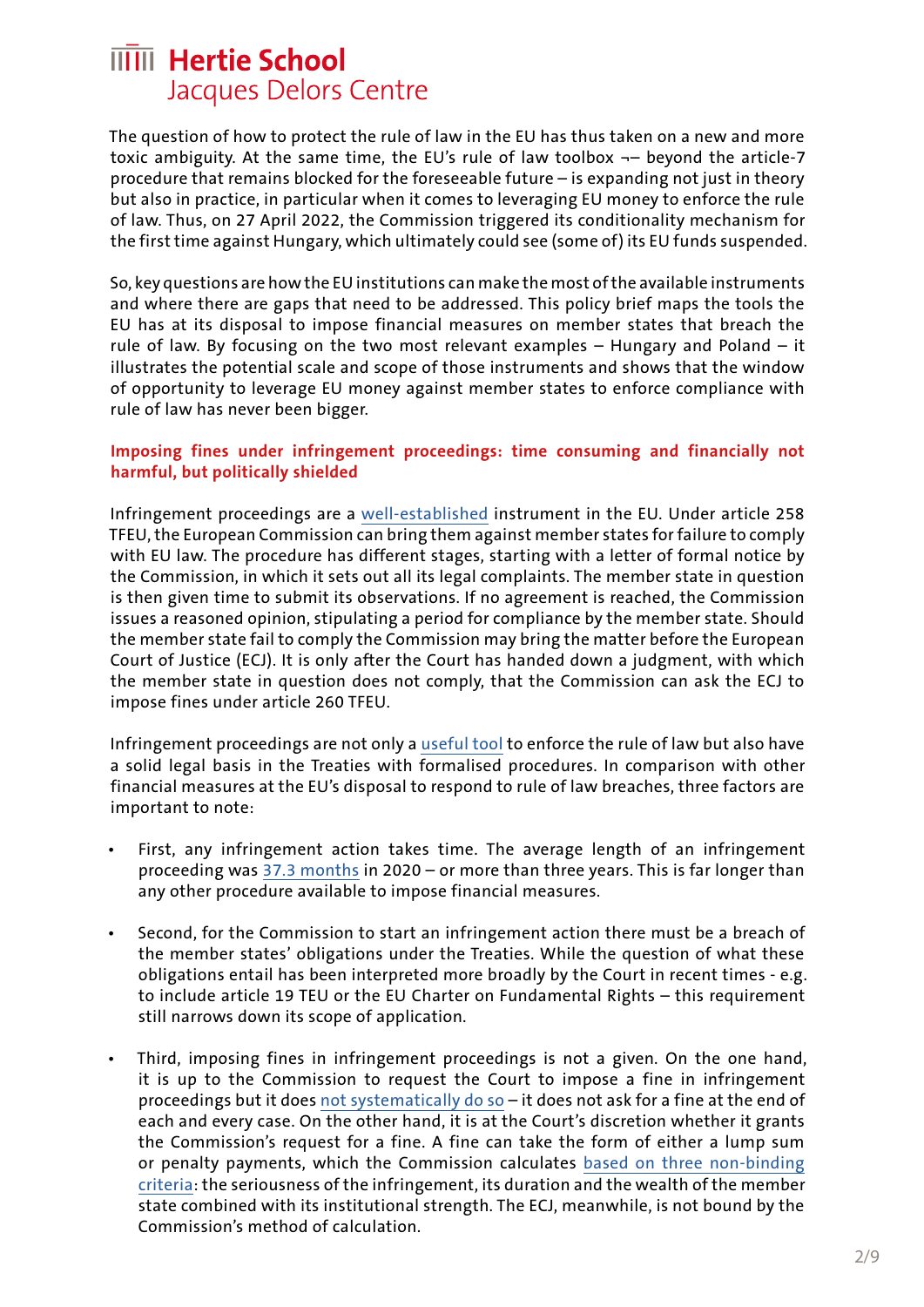Overall, infringement proceedings are both a useful and frequently deployed instrument. This is not least because their very legal nature can better shield them from more overtly political attacks than under other instruments. At the same time, they have a narrower scope for application than other tools and are very protracted – taking up time in which rule of law problems can seriously deteriorate before any fine can be imposed.

Critically, however big the fines in recent cases, they moreover [do little harm to national](https://verfassungsblog.de/how-much-money-is-a-lot-of-money/)  [budgets](https://verfassungsblog.de/how-much-money-is-a-lot-of-money/). Even the daily €1m penalty that the ECJ [ordered](https://curia.europa.eu/jcms/upload/docs/application/pdf/2021-10/cp210192en.pdf) against Poland for each day it continued to fail to comply with its earlier order on the Disciplinary Chamber of the Supreme Court scarcely hurts government coffers, in particular if compared to other instruments at the EU's disposal.

#### **Suspending funds under specific programs under the MFF: effective, but small scale**

It has been [argued in the past](https://deliverypdf.ssrn.com/delivery.php?ID=292084092121074081064010071079112119035088025016027009096000127075095028075008066010062032061034008009023113031099103126092068047091011052051101117126121097112111031001062055024114103093098087022011103112002072031106006066002022006013068075004030070083&EXT=pdf&INDEX=TRUE) that previous Common Provisions Regulations (CPRs) have consistently provided the Commission with the powers to suspend EU funds to member states violating the rule of law. The CP Regulation sets the rules for the funds under shared management, including cohesion funds. But the clauses pertaining to the suspension of these funds have never been used for rule of law breaches. What the Commission has done, however, is use rules pertaining to *specific* EU funding programs that allow it to suspend grants to member states.

For example, in July 2020, the Commission withheld funding amounting to between €5000 and €25000 from six Polish cities because they had adopted "LGBT-free" zones. The funding program involved is part of the [Europe for Citizens](https://www.eacea.ec.europa.eu/grants/2014-2020/europe-citizens_en) project, which is designed to support initiatives strengthening remembrance of European history and enhancing civic participation at EU level. Specifically, the project's [call for proposal](https://wayback.archive-it.org/12090/20210122020738mp_/https:/eacea.ec.europa.eu/sites/eacea-site/files/programme_guide_2020_final_0.pdf) required the relevant program to be 'accessible to all European citizens without any form of discrimination on grounds of sex, racial or ethnic origin, religion or belief, disability, age and sexual orientation'. The Commission view was that the 'LGBT-free' municipalities failed to meet these requirements and thus rejected their applications. The Europe for [Citizens project](https://ec.europa.eu/info/departments/justice-and-consumers/justice-and-consumers-funding-tenders/funding-programmes/citizens-equality-rights-and-values-programme_de)  [has since been replaced by the new Citizens, Equality, Rights and Values \(CERV\) programme](https://ec.europa.eu/info/departments/justice-and-consumers/justice-and-consumers-funding-tenders/funding-programmes/citizens-equality-rights-and-values-programme_de)  under the Multiannual Financial Framework (MFF) 2021-2027. In September 2021, the Commission also successfully [threatened](https://www.reuters.com/world/europe/eu-warns-polish-regions-they-could-lose-funding-over-lgbt-free-zones-2021-09-06/) to suspend up to €1.5bn in cohesion funds from 'LGBT-free' regions in Poland.

The effectiveness of these measures might well be queried given their often minor scale. But they remain important for two reasons:

- First, when it comes to EU programmes under central management, the decision on whether to approve funding for action grants is a decision in the sole hands of the Commission that has immediate effect. It is thus an efficient tool, even if on a small scale.
- Second, they are effective, either for economic reasons or as an act of naming and shaming. In fact, some Polish regions have [revoked](https://www.euronews.com/2021/09/23/polish-region-revokes-anti-lgbt-declaration-over-loss-of-eu-funding) their LGBT-free declarations when faced with the loss of EU funds.

Using specific funds to tackle specific rule of law problems related with the management of EU funds at local level can indeed be very effective: not only are the decision-making procedures uncomplicated but they also allow for targeted actions. This option should continue to be explored alongside other bigger and better-known instruments bearing in mind it is unlikely per se to trigger changes on a larger scale.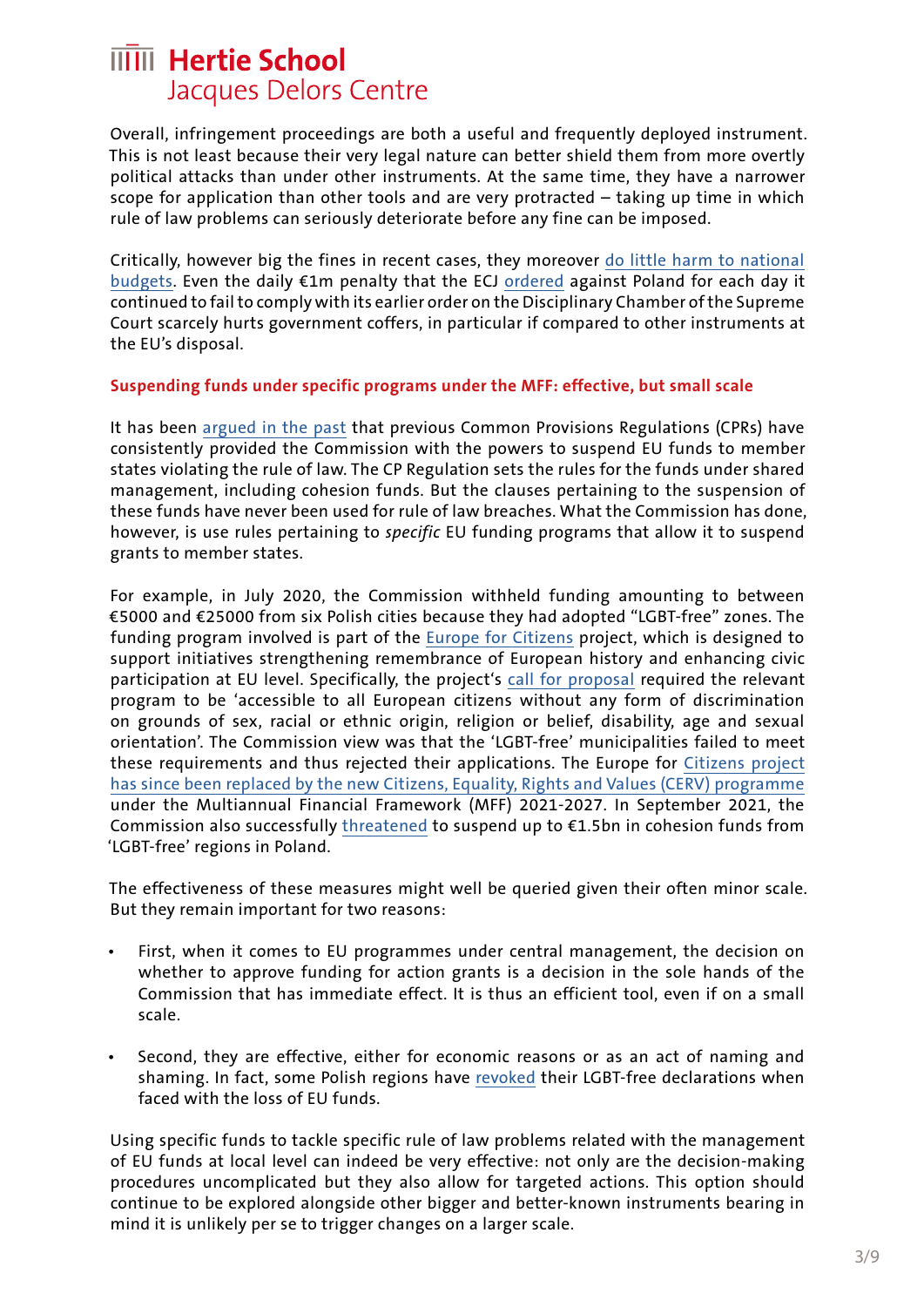#### **Suspending funds under the rule of law conditionality mechanism: high hopes, but still unclear scale**

In January 2021, the EU's [new rule of law conditionality mechanism](https://www.delorscentre.eu/en/publications/detail/publication/the-eus-new-rule-of-law-mechanism) finally entered into force after years of controversial negotiations. On 27 April 2022, the Commission triggered the mechanism, which links payments of EU funds to member states to respect for the rule of law, for the first time against Hungary. Two conditions must be fulfilled if the EU is to suspend or reduce funds to member states: (1) There are breaches of the rule of law in a member state, and (2) these breaches must affect or seriously risk affecting the sound financial management of the EU budget or protection of the Union's financial interests in a sufficiently direct way.

The mechanism applies to all EU funds under the MFF and the Recovery Instrument (RI). Measures can range from payments suspension via non-disbursements of loans to the reduction of an economic advantage. The tables below show the amount of EU money allocated to Poland and Hungary under the different funds. The two countries serve as examples to demonstrate that there is a lot of money the EU can, in theory, hold back if it wants – and that it actually already does with the RRF as will be explained further below.





Data: European Commission (2022), Eurostat (2022), in current prices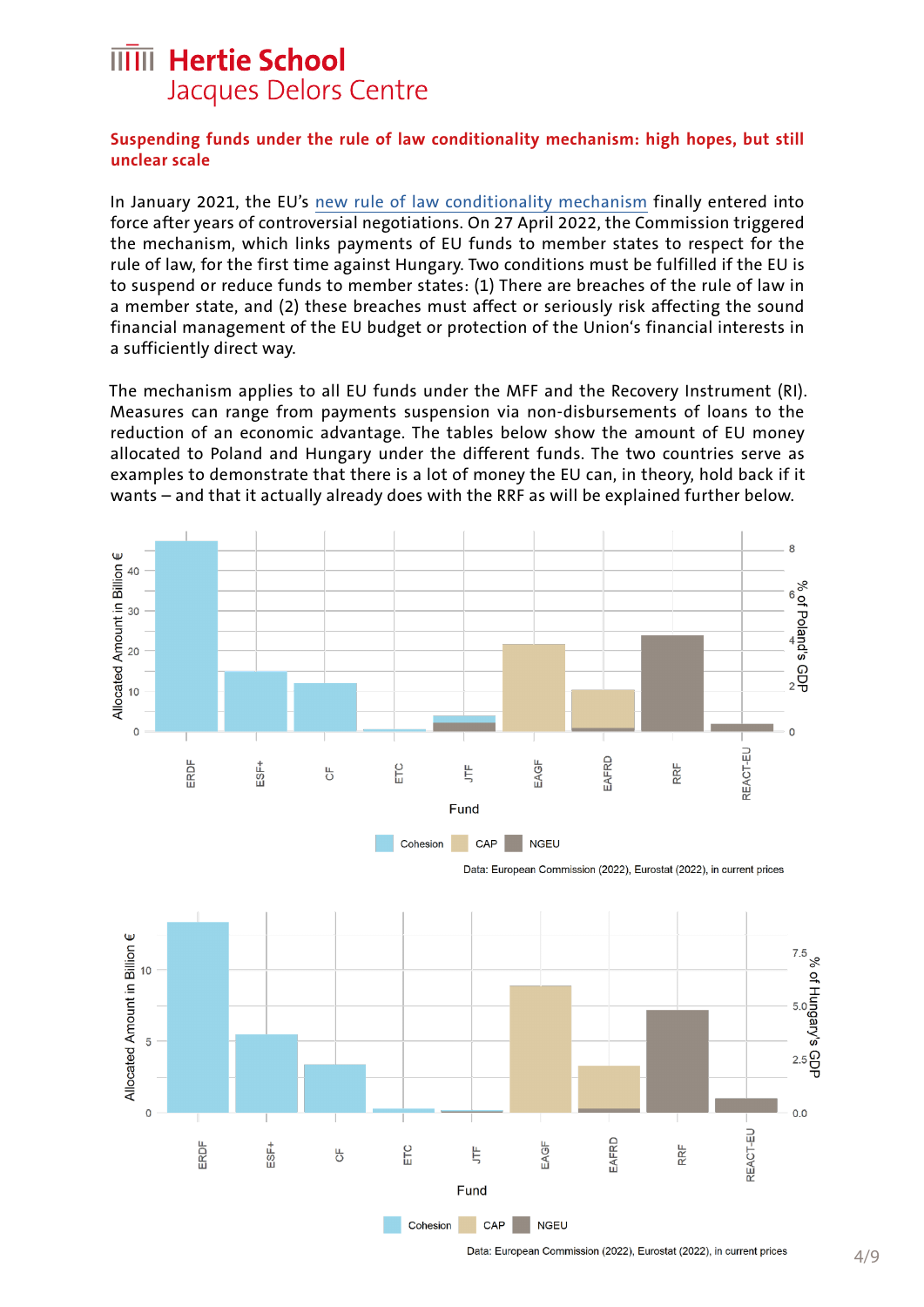If the Commission believes action is warranted under the [regulation](https://eur-lex.europa.eu/legal-content/EN/TXT/?uri=uriserv:OJ.LI.2020.433.01.0001.01.ENG&toc=OJ:L:2020:433I:TOC), it first sends a written notification to the member state in question, setting out the facts and reasons for its finding. The member state has up to three months to send its observations, including proposals for remedial measures. The Commission subsequently decides within one month whether to propose sanctions to the Council, in which case the member state similarly has a month to submit fresh observations, notably on the sanctions' proportionality. The Commission once more has a month to submit a proposal for an implementing act on financial measures to the Council. The Council in turn must adopt its own final decision within another month by qualified majority.

High hopes have been attached to the rule of law conditionality mechanism ever since its adoption, even though the Commission's delay in applying it has somewhat dampened enthusiasm. Now two key issues remain:

- First, the procedure is lengthy: from the moment of notification until measures are imposed it takes at least five months and up to nine months if all available time frames are fully exhausted by the different parties. Given that Hungary will likely not want to rush the procedure and that the Commission has an interest in using all the afforded time to build a solid case, it is possible that it will take until the end of 2022 or the beginning of 2023 until sanctions are imposed.
- Second, the question of the scale of the measures arises. Both the regulation and the Commission's own [Guidelines](https://ec.europa.eu/info/sites/default/files/about_the_european_commission/eu_budget/c_2022_1382_3_en_act_part1_v7.pdf) on the application of the mechanism, published in March 2022, emphasise that remedial measures taken under the mechanism must be [proportionate.](https://curia.europa.eu/juris/document/document.jsf?docid=254061&mode=req&pageIndex=1&dir=&occ=first&part=1&text=&doclang=EN&cid=2646708) This means that they must be limited to what is strictly necessary given the actual or potential impact of the rule of law breaches on the EU budget and take into account their nature, duration, gravity and scope. The more prolonged the breaches and the more systemic and widespread, for example, the more likely they are to have a budgetary impact. The Commission has [cited](https://www.politico.eu/article/eu-european-commission-rule-law-mechanism-hungary-funds/) 'systemic irregularities, deficiencies and weaknesses in public procurement procedures' as grounds for triggering the mechanism against Hungary. But what this exactly means for the size of funds that the Commission can or will propose should be frozen is not yet clear. In the end, the lack of clear indicators means that a great deal of discretion is left to the Commission in determining the scale of the sanctions proposed.

The procedure against Hungary will thus function as a test case for the mechanism. There is, on the one hand, a risk that the Commission will only target a small part of EU funds allocated to Hungary, thereby treating the mechanism somewhat [akin to an anti](https://twitter.com/rdanielkelemen/status/1511675896146636804?s=20&t=XlJvyC-fouwZWJgItNv8_Q)[corruption mechanism.](https://twitter.com/rdanielkelemen/status/1511675896146636804?s=20&t=XlJvyC-fouwZWJgItNv8_Q) The other risk, on the other hand, is that the Commission proposes a commensurate penalty, which is, however, rejected by the Council for geopolitical reasons, such as to convince Hungary to give up its veto on sanctions against Russia.

This would not set a good precedent. The rule of law mechanism is [not a silver bullet](https://www.hertie-school.org/fileadmin/2_Research/1_About_our_research/2_Research_centres/6_Jacques_Delors_Centre/Publications/20201217_Rule_of_law_Nguyen.pdf) to undo all previous rule of breaches. But it is the only horizontal mechanism available to the EU to link rule of law breaches to the suspension of EU funds. The Commission should therefore set the bar high here and propose financial measures of a sufficient scale to impact the Hungarian budget: not just to sanction that member state but also to deter all others from setting out on a path that would force the Commission to trigger the rule of law mechanism against them in the future.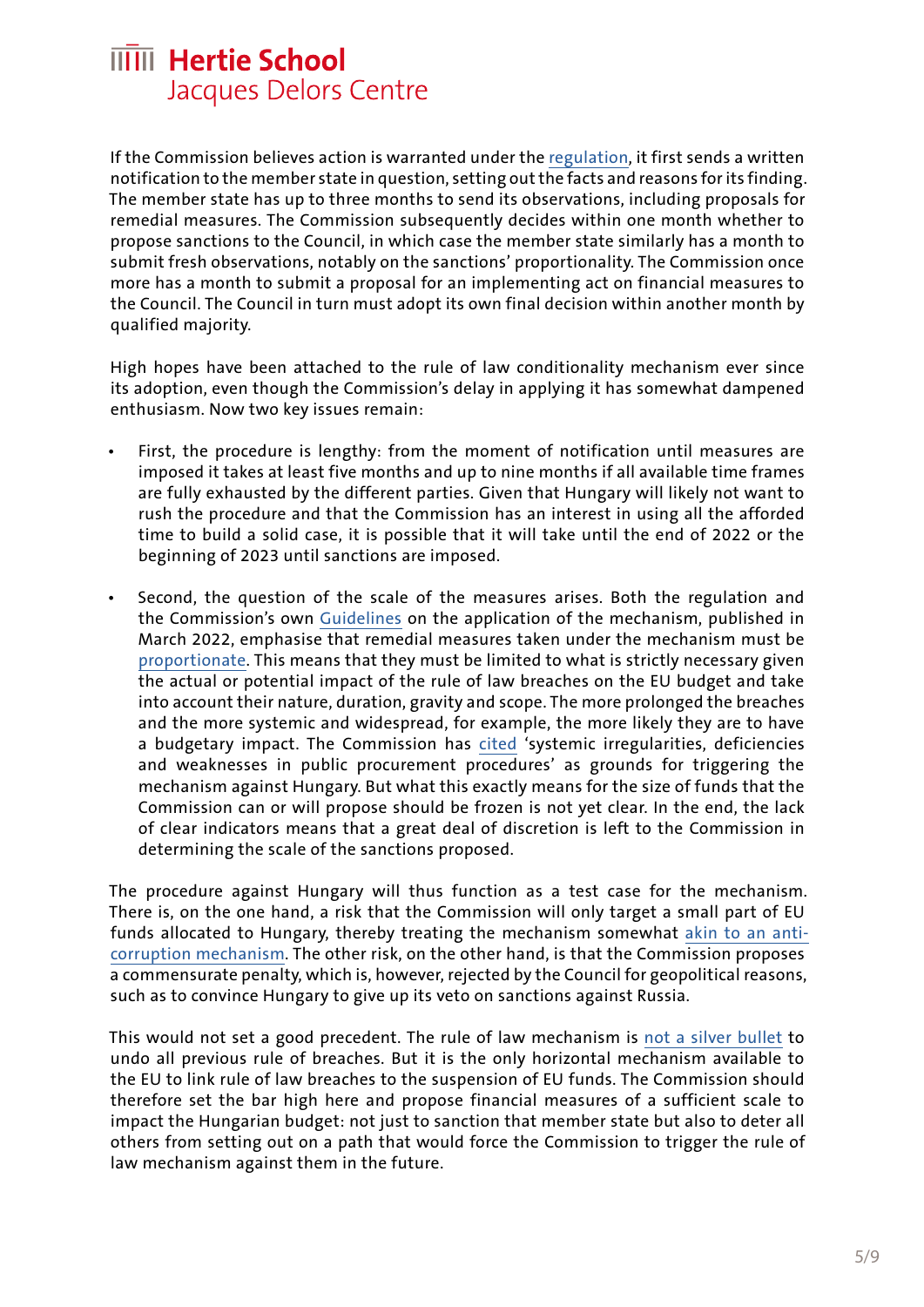#### **Withholding funds under the Recovery and Resilience Facility: effective and powerful, but limited in time**

In addition to the regular rule of law instruments, there is also the option to leverage the Recovery and Resilience Facility (RRF) against Poland and Hungary specifically. The RRF is the centrepiece of the EU recovery instrument, through which up to €723.5bn (at current prices) can be channeled to the member states in grants and loans. To tap into the money, member states must submit national recovery and resilience plans (NRRPs) to the Commission, which must, inter alia, also 'effectively address all or a significant subset of challenges identified in the relevant country-specific recommendations' (CSRs) of the European Semester. The CSRs for both [Poland](https://eur-lex.europa.eu/legal-content/EN/TXT/?qid=1591720698631&uri=CELEX%3A52020DC0521) and [Hungary,](https://eur-lex.europa.eu/legal-content/EN/TXT/?qid=1560258548351&uri=CELEX%3A52019DC0517) for example, contain clauses regarding judicial independence.

The NRRPs are approved by the Council with qualified majority by means of an implementing decision upon proposal of the Commission. Once the NRRPs are approved, the allocated grants (and loans) are only disbursed after the member states have implemented their relevant reforms and investments. National governments can submit a request for payment twice a year. Only if the Commission concludes that the member state's progress in achieving its plan is satisfactory does it approve, after an opinion of the Economic and Financial Committee, the payment.

That means that no RRF funds are transferred to the member states without prior reforms, including rule of law reforms. Critically, if the Commission is not satisfied with the way the member state has implemented the relevant milestones and targets, it may suspend the payment. The member state then theoretically has six months to take the necessary measures to fulfill them. Or its grants will be reduced. Similarly, if 18 months after Council approval of the NRRPs the member state has made no tangible process in carrying out its plan, the Commission terminates the agreement altogether and any pre-financing already received will have to be repaid – hardly a problem for Poland and Hungary, however, as neither has received any pre-financing.

The RRF process is very stringent when it comes to payment in return for reforms. The crucial question is therefore what reforms are written into the plans. As of mid-May 2022, neither the Polish nor the Hungarian NRRP has been cleared by the Commission. In particular for Poland, Commission President von der Leyen in October 2021 cited [three conditions](https://www.politico.eu/article/european-commission-ursula-von-der-leyen-sees-path-compromise-to-unlock-polish-recovery-funds/) for approval: dismantling the Supreme Court's disciplinary chamber – at the heart of the dispute between the EU and Poland for years –, ending or reforming the disciplinary regime and starting the process of reinstalling the judges dismissed on the basis of said regime.

The delay in approval causes several problems for Poland and Hungary beyond the obvious issue that sorely needed money is currently missing from government coffers:

- First, both countries lost out on billions of euros of pre-financing in 2021. Out of the €23.9bn and €7.2bn respectively, 13% could have been paid out by 31 December 2021 as pre-financing, without any further conditions beyond the approval of the NRRP. Now, before any money can flow, the government will have to achieve their relevant milestones and targets first.
- Second, the delay also means a much tighter timeframe to achieve those milestones and targets. Under the RRF regulation, these must be implemented by August 2026. This leaves member states with little time to fulfil the often very wide-ranging reforms in the first place. The later the Polish and Hungarian NRRPs are approved, the more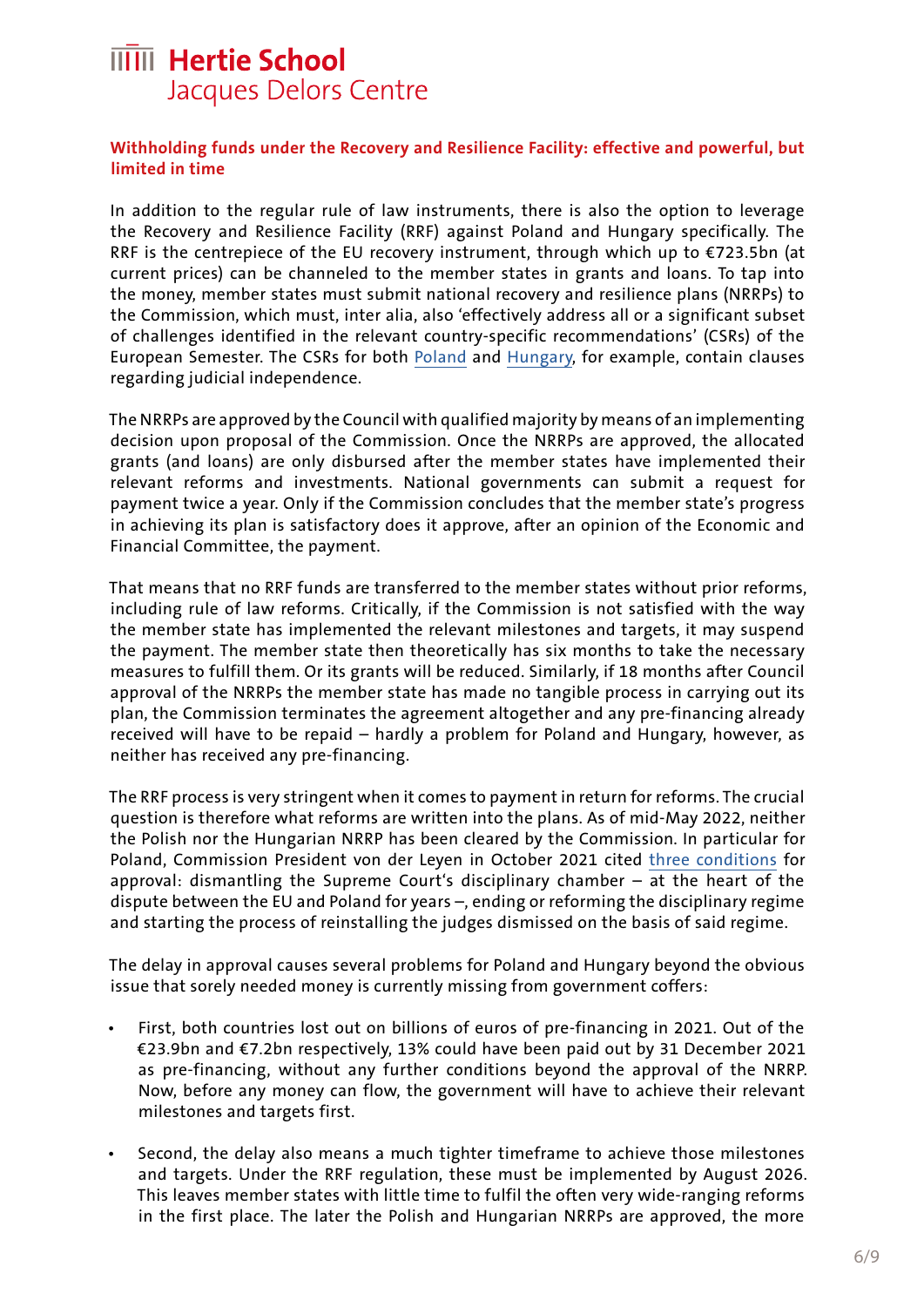difficult it will become for them to implement all the necessary reforms on time to receive the full amount of their grants before the end of 2026.

- Third, member states should, in principle, apply for loans before 31 August 2023, which must be approved by 31 December 2023. Under the Commission's new [REPowerEU](https://ec.europa.eu/commission/presscorner/detail/en/ip_22_3131)  [plan,](https://ec.europa.eu/commission/presscorner/detail/en/ip_22_3131) this timeline will be fast-tracked: member states are asked to communicate their intention to request a loan within 30 days of adoption of the new regulation amending the RRF in order to speed up their allocation. RRF loans are attractive because they offer advantageous financing conditions and low interest rates. This might gain salience given the financial needs that are emerging in the member states because of the war in Ukraine.
- Finally, the Commission is proposing to integrate REPowerEU, which is aimed at reducing EU dependency on Russian fossil fuels, fully into the RRF. There is a significant overlap between RRF and REPowerEU money: The largest share of REPowerEU would, in fact, be untapped RRF loans. The rest would come from selling ETS certificates and reshuffling other EU funds. The proposal of the Commission to channel REPowerEU through the RRF has implications for rule of law: Poland and Hungary will need approval of their (amended) NRRPs not just for investments to recover from the pandemic but also if they want to use EU money to wean off Russian energy exports. This further raises the pressure on the governments to comply with the Commission's demands.

Overall, withholding approval of the NRRPs is the most powerful tool in the hands of the Commission. To enforce rule of law in Poland and Hungary, it can leverage very large sums which are needed not only for recovery from the pandemic but now also for reducing dependency on Russian oil, should the Parliament and Council agree with the Commission's proposal. What is more, it is the only instrument that takes immediate effect: There is no lengthy procedure to go through to *not* approve the plans, nor does the Commission depend on the support of the member states. A majority in Council will only be needed to approve the plans.

At the same time, the RRF is a tool with a short shelf life. Money can only be disbursed until the end of 2026, after which any Commission leverage via the RRF in its current form will no longer exist. Therefore, strictness is now as much of the essence as speed: Leverage under the RRF is only as strong as the plans are strict. The Commission should therefore eschew any compromise with Hungary or Poland that would defeat the conditionality elements of the RRF. The RRF as a rule of law instrument is, as things now stand, an exceptional opportunity that should not be lightly given up.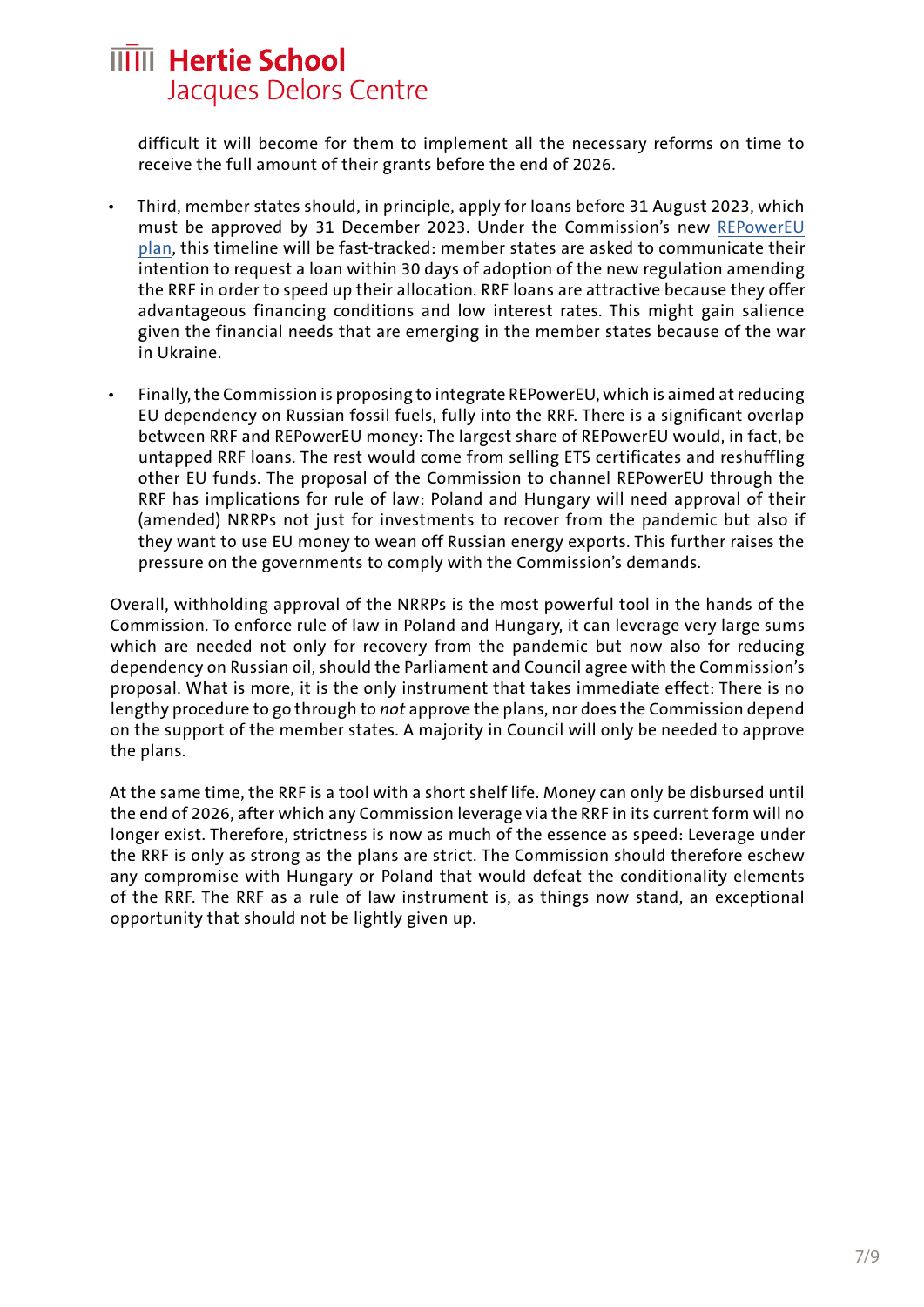### **Overview of possible financial measures for rule of law breaches**

| <b>Instrument</b>                                            | <b>Procedure and</b><br>decision-maker                                                                                                                                                                                                                | Possible outcome                                                                           | <b>Effectiveness</b>                                                                                        |
|--------------------------------------------------------------|-------------------------------------------------------------------------------------------------------------------------------------------------------------------------------------------------------------------------------------------------------|--------------------------------------------------------------------------------------------|-------------------------------------------------------------------------------------------------------------|
| <b>Recovery and</b><br>resilience facility                   | COM withholds approval of Suspension of RRF<br>NRRPs by not proposing im- payments and loans<br>plementing decision to Coun-<br>cil; at later stage COM can also<br>withhold tranches for non-im-<br>plementation of NRRP miles-<br>tones and targets |                                                                                            | Immediate effect,<br>limited<br>hut -<br>in.<br>time (only until<br>2026)                                   |
| Rule of law condi-<br>tionality mecha-<br>nism               | Council decides with QMV, on<br>proposal of COM, on financial<br>measures for breaches with<br>sufficiently close connection<br>to EU budget                                                                                                          | Suspension of pay-<br>ments, commitments<br>and/or loans                                   | Neither very leng-<br>thy<br>proceedings<br>nor immediate<br>effect, still open<br>questions as to<br>scale |
| <b>Suspension of</b><br>funds under spe-<br>cific programmes | COM withholds specific EU<br>funds for non-fulfillment of<br>criteria laid down for the ap-<br>plicable programmes                                                                                                                                    | Suspension of pay- Immediate effect,<br>ment of specific pro- but smaller scale<br>grammes |                                                                                                             |
| Infringement<br>proceedings                                  | COM brings action against MS<br>before ECJ for failing to fulfill<br>Treaty obligations (art. 258<br>TFEU); ECJ imposes financial<br>sanctions for non-complian-<br>ce with judgement (art. 260<br>TFEU) upon COM request                             | Payment of lump sum<br>or daily penalty                                                    | Lengthy<br>procee-<br>dings, narrow(er)<br>in scope, but poli-<br>tically more shiel-<br>ded                |

### **Conclusion**

Rule of law has been a long-standing issue in the EU. In the last two years the EU's rule of law toolkit has expanded substantially, with new instruments to hand that can be used to leverage EU money on a large scale. Now the proof of the pudding is in the eating: It is for the Commission and the member states to wield them effectively and consequently. This means two things: First, employing the rule of law mechanism to its fullest extent; second, continuing to make use of the strict conditionality the RRF provides.

There is a trap to be fallen into that the war in Ukraine warrants unity in the EU as well as financial support for member states hardest hit by the refugee and energy crises but at the expense of precluding Brussels from enforcing financial measures against them – even when they blatantly breach the rule of law. Such a conclusion would be fatal. The Russian war in Ukraine hammers home the crucial importance of protecting the rule of law and democracy. These values cannot be bartered at home in the name of protecting them elsewhere.